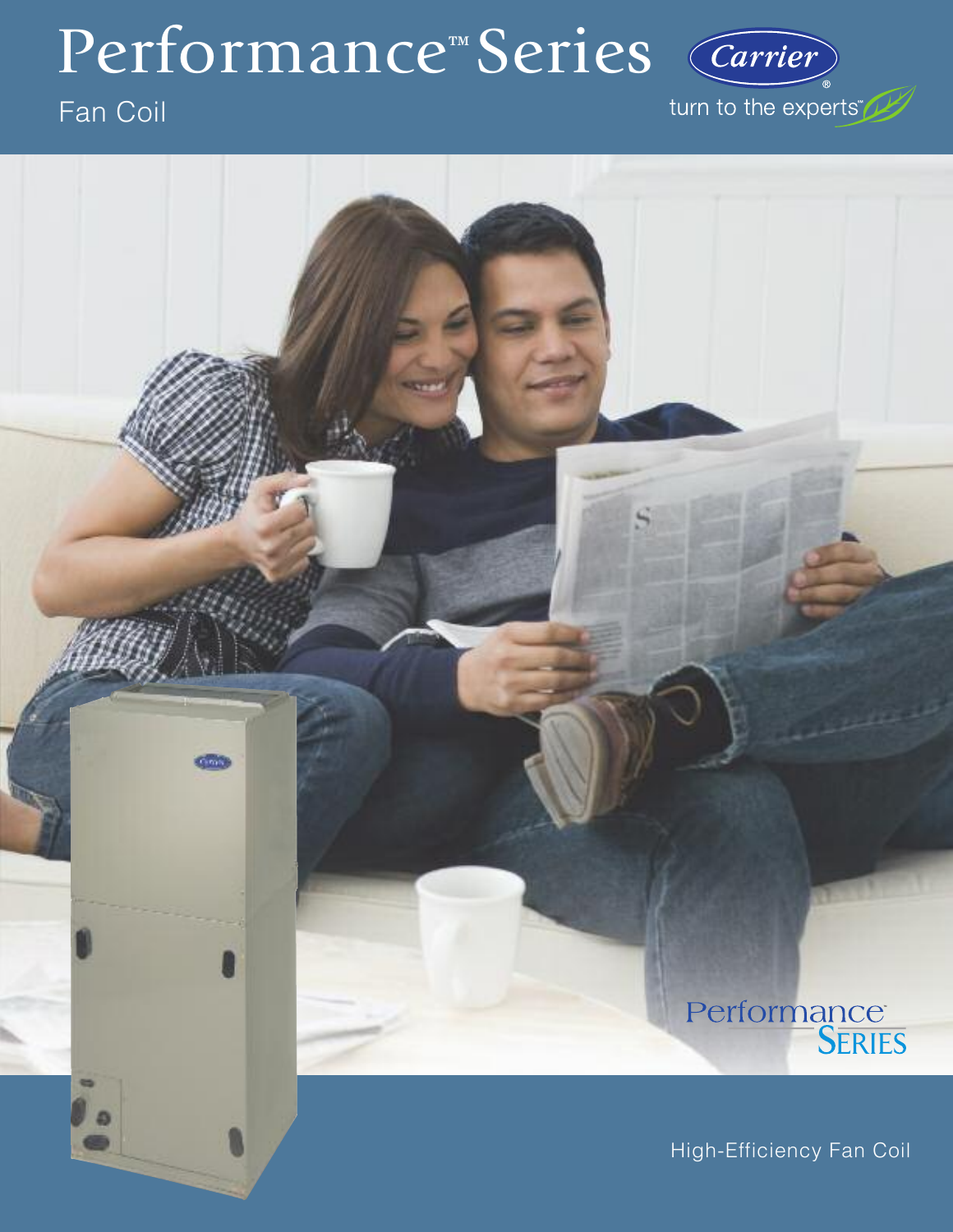# Innovation and the Environment

Over 100 years ago, a humble but determined engineer solved one of mankind's most elusive challenges by controlling the indoor environment. A



leading engineer of his day, Dr. Willis Carrier would file more than 80 patents over the course of his

comfort career. His genius would enable incredible advancements in health care, manufacturing processes, food preservation, art and historical conservation, indoor comfort and much more.

Carrier's foresight changed the world forever and paved the way for over a century of once-impossible innovations. Yet in addition to being an accomplished inventor, he was also an avid outdoorsman. Carrier recognized the power and beauty of the natural environment. This appreciation of our world and its resources continues to guide Carrier Corporation today. We will never rest on our accomplishments, but instead consistently look for ways to improve our products, our environment and our world.

A Carrier® Performance™ series fan coil can help improve the effectiveness, comfort and efficiency of your home comfort system. With the ability to change speeds as needed to best match conditions, this fan coil not only maintains accurate temperature control, but further enhances your comfort with superior dehumidification.



# Leaders in **Technology**



## What Efficiency Means to You

As energy costs continue to rise, you'll be happy to know that a Carrier Performance series fan coil can help improve the cooling efficiency, or SEER (Seasonal Energy Efficiency Ratio) of your comfort system. SEER is a lot like miles per gallon for your car – the higher the number, the more efficient the product and the greater potential for savings. By operating on its lowest speed the majority of the time, this fan coil can quietly and consistently deliver the comfort you need while keeping operational costs in check.



Puron® refrigerant is environmentally sound and won't deplete the ozone layer. Carrier systems with Puron refrigerant set the standard for environmentally sound performance well ahead of industry competitors and over time have shown exceptional reliability. They are a testament to our industry-leading experience in this area and our continued insistence upon delivering superior quality products.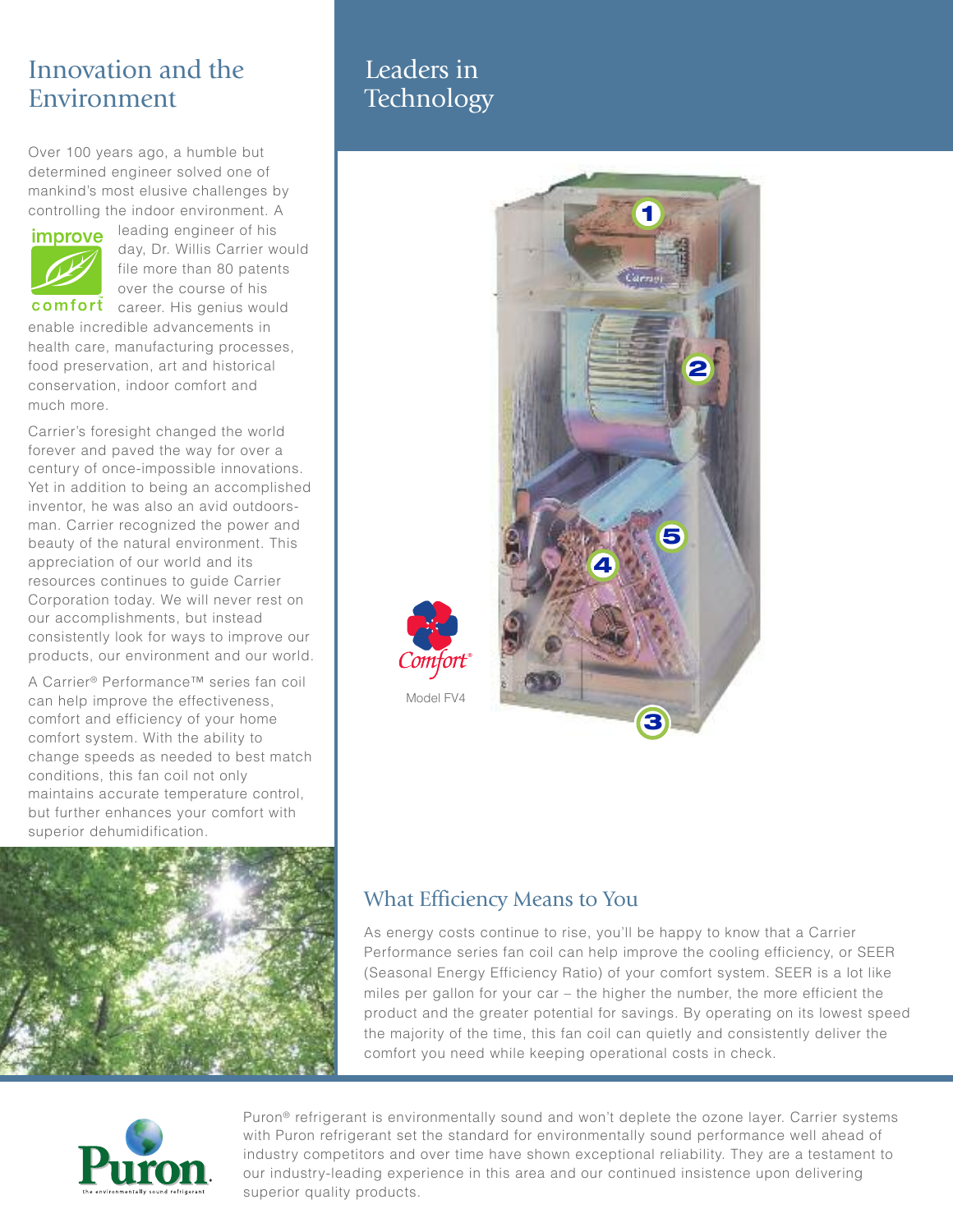

#### Heating Consistency

Electric resistance heaters ensure your comfort during the heating season as outdoor temperatures drop to extremes.



#### Extra-Quiet Operation

The variable-speed blower with easy select board distributes conditioned air at the lowest possible setting the majority of the time for extra-quiet and consistent comfort. This combination can increase cooling efficiency during the summer months and generate noticeably warmer air during the heating season. Foilfaced insulation provides additional noise reduction by isolating sound within the cabinet.



#### Enhanced Indoor Air Quality

Our high-tech, corrosion-free composite base pan with its integrated sloped drainage system helps circumvent the build-up of mold, bacteria and other airborne pollutants.

#### **4** Assured Efficiency

To ensure maximum reliability and energy-efficient operation, the thermostatic expansion valve (TXV) maintains proper refrigerant flow during fluctuating pressures and conditions.



#### **5** Added Durability

To protect your system's indoor coil from premature damage due to corrosive airborne elements, Carrier

offers optional ArmorCoat™ tin plating available on certain fan coil models.



### It's About Your Comfort

The Performance series variable-speed fan coil delivers longer heating and cooling cycles to help eliminate hot or cold spots, keeping a more even temperature throughout your home.

When you add the Performance series Edge programmable thermostat, Carrier® humidifier and a Performance series heat pump to the Performance series fan coil, Ideal Humidity System® technology allows you to control humidity levels even when your system isn't calling for heating or cooling.\* You'll feel cooler at higher temperatures in the summer and warmer at lower temperatures in the winter.



Ideal Humidity System technology continually monitors indoor humidity, indoor temperature and outdoor temperature, and has the ability to turn on your comfort system just for dehumidification in the cooling season.



#### Limited Warranty

To the original owner, the Carrier Performance series fan coil is covered by a 10-year parts limited warranty upon timely registration. The limited warranty period is five years if not registered within 90 days of installation. Jurisdictions where warranty benefits cannot be conditioned on registration will receive the registered limited warranty period. See warranty certificate at carrier.com for complete details and restrictions. Be sure to ask your Carrier dealer about optional labor warranties.